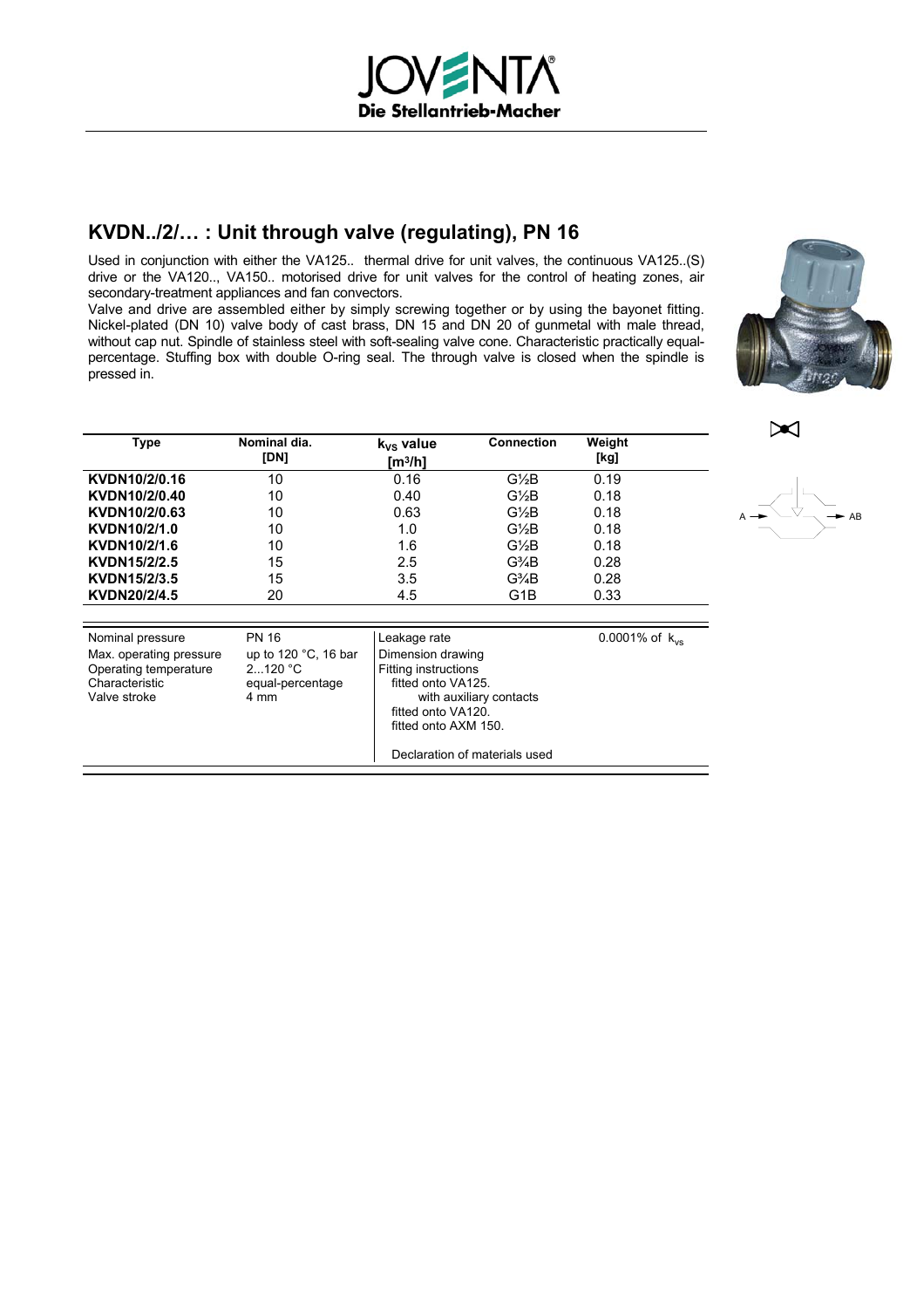



### **Combined with a 24 V electric drive, VA120.1 , VA120.1M**

| <b>Actuator</b> | Closes against the pressure |              |                       |
|-----------------|-----------------------------|--------------|-----------------------|
| Valve           | $\Delta p_{max}$            | $\Delta p_s$ | close/off<br>pressure |
| KVDN10/2/0.16   | 4.0                         |              | 6.0                   |
| KVDN10/2/0.40   | 4.0                         |              | 6.0                   |
| KVDN10/2/0.63   | 4.0                         |              | 6.0                   |
| KVDN10/2/1.0    | 4.0                         |              | 6.0                   |
| KVDN10/2/1.6    | 4.0                         |              | 4.0                   |
| KVDN15/2/2.5    | 3.8                         |              | 4.0                   |
| KVDN15/2/3.5    | 3.8                         |              | 4.0                   |
| KVDN20/2/4.5    | 3.8                         |              | 4.0                   |

## **Combined with a 230 V electric drive, VA150.2**

| <b>Actuator</b> |                      | <b>Closes against the pressure</b> |                       |  |
|-----------------|----------------------|------------------------------------|-----------------------|--|
| Valve           | $\Delta p_{\rm max}$ | $\Delta p_s$                       | close/off<br>pressure |  |
| KVDN10/2/0.16   | 4.0                  |                                    | 6.0                   |  |
| KVDN10/2/0.40   | 4.0                  |                                    | 6.0                   |  |
| KVDN10/2/0.63   | 4.0                  |                                    | 6.0                   |  |
| KVDN10/2/1.0    | 4.0                  |                                    | 6.0                   |  |
| KVDN10/2/1.6    | 4.0                  |                                    | 5.0                   |  |
| KVDN15/2/2.5    | 4.0                  |                                    | 5.0                   |  |
| KVDN15/2/3.5    | 4.0                  |                                    | 5.0                   |  |
| KVDN20/2/4.5    | 4.0                  |                                    | 5.0                   |  |

## **Combined with a thermal and continuous drive, VA125.1(S) ,VA125.2(S) ,VA125.1M**

| <b>Actuator</b> | <b>Closes against the pressure</b> |              |                       |
|-----------------|------------------------------------|--------------|-----------------------|
| Valve           | $\Delta p_{\rm max}$               | $\Delta p_s$ | close/off<br>pressure |
| KVDN10/2/0.16   | 4.0                                | 6.0          | 6.0                   |
| KVDN10/2/0.40   | 4.0                                | 6.0          | 6.0                   |
| KVDN10/2/0.63   | 4.0                                | 6.0          | 6.0                   |
| KVDN10/2/1.0    | 4.0                                | 6.0          | 6.0                   |
| KVDN10/2/1.6    | 4.0                                | 6.0          | 4.0                   |
| KVDN15/2/2.5    | 4.0                                | 4.0          | 4.0                   |
| KVDN15/2/3.5    | 4.0                                | 4.0          | 4.0                   |
| KVDN20/2/4.5    | 4.0                                | 4.0          | 4.0                   |

∆p<sub>max</sub> [bar]= Max. permissible pressure difference across the valve at which the actuator can still firmly open and close the valve. Figures stated are for a static pressure of 6 bar; at a static pressure of 16 bar, the values are reduced by 15%.

 $\Delta p_s$  [bar]= Max. permissible pressure difference across the valve at which, in the event of a malfunction, the actuator can close the valve.

Close/off pressure

The pressure difference across the valve in control mode that the force of the drive can overcome. In this mode, a reduced serviceable life can be expected. Cavitation, erosion and pressure surges may damage the valve. The values stated apply only when the valve is fitted to the actuator.



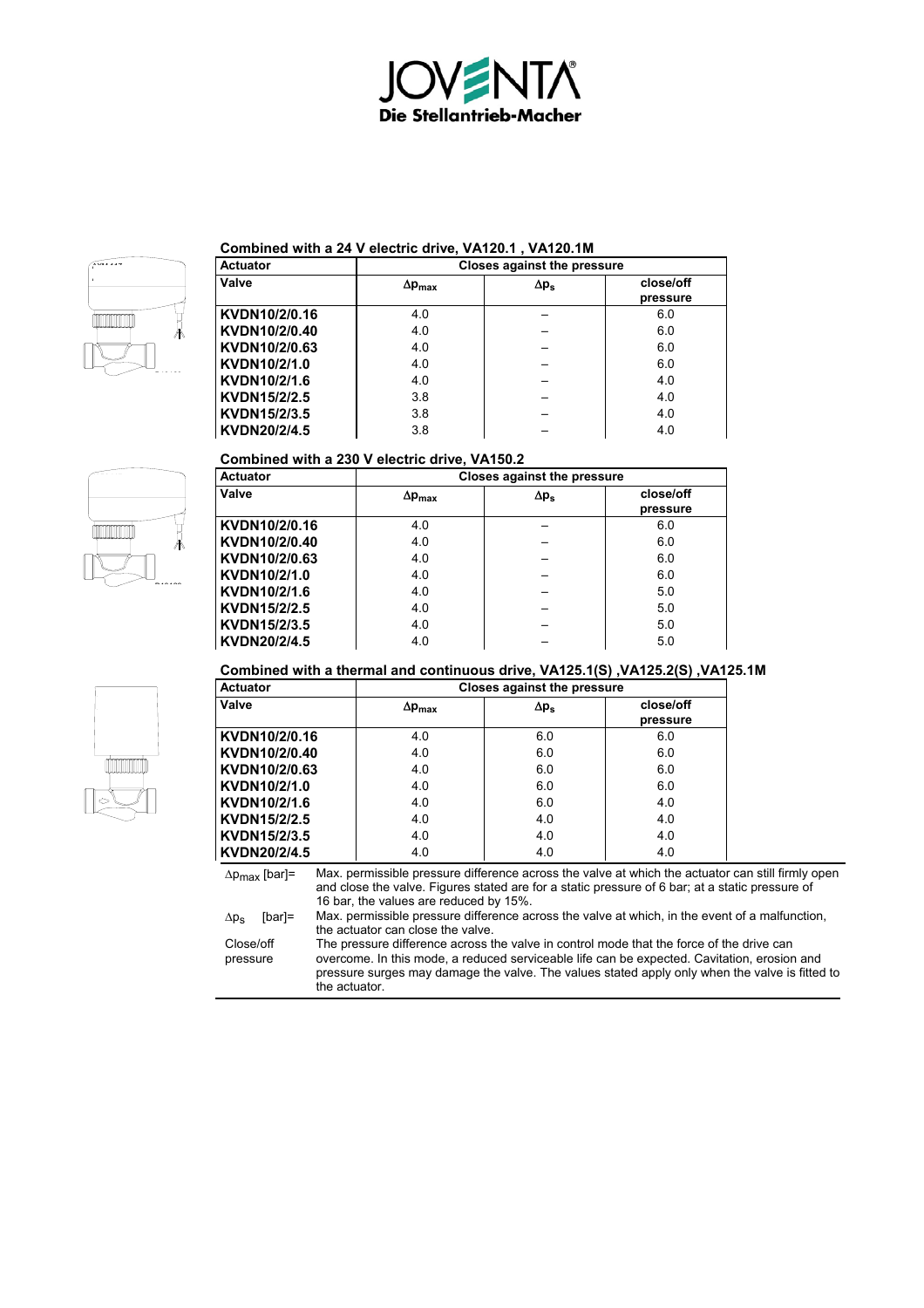

#### **Operation**

The through valve (passage A-AB) is closed by pressing the spindle in; it is returned by spring pressure (the spring is in the valve). The VA125.. thermal drive can be used to move the valve to the OPEN or CLOSED position. Used in combination with the 'normally closed' drive version, the control passage closes in the event of power failure.

Used with the VA125.1M drive, the valve can be moved to any position. Depending on the way the control voltage is connected, the valve is moved continuously with a control voltage of 0...10 V. Connected to red cable: passage A-AB opens as the control voltage rises. Connected to white cable: the passage closes as the control voltage rises.

Used with the VA120.. motorised drive, the valve can be moved to any position. On the VA120.1M (with positioner), the valve is moved continuously by a control voltage of 0...10 V–.

Used with a continuous drive (0...10 V), the practically equal-percentage characteristic provides optimum control.

#### **Engineering and fitting notes**

The final control element can be fitted in any position except facing downwards. The ingress of condensate, dripping water etc. into the drive should be prevented.

In order to prevent cavitation noise from affecting rooms where quietness is essential, the pressure difference across the valve should not exceed 0.8 bar.

In order to restrain contaminants in the water (e.g. welding beads, rust particles etc.) and prevent the spindle seal from being damaged, we recommend the employment of collective filters, e.g. for each floor or feed pipe. The composition of the water should be in accordance with VDI 2035.

The stuffing box can be replaced even when the valve is under pressure; no additional tools are required to do so. The stuffing box is sealed with regard to the medium. Medium with coolant such as glycol, min. 16% max. 40%.

When insulating the unit valve, the insulation should not extend beyond the cap nut or the bayonet ring on the drive.

#### **Additional technical data**

Nickel-plated (DN10) valve body of cast brass, DN15 and DN20 of gunmetal with male thread, as per ISO 228/1, Class B, flat seal on body. Stuffing box with O ring of ethylene-propylene; protective cap (or manual-adjustment knob) of plastic.

#### **Material numbers as per DIN**

|                          | DIN material no. | EN-DIN code                      |
|--------------------------|------------------|----------------------------------|
| Valve body DN10          | <b>CW617N</b>    | Cu Zn 40 Pb2 as per EN12164      |
| Valve body DN15 and DN20 | <b>CC490K</b>    | Cu Sn 3 Zn 8 Pb5-C as per EN1982 |
| Valve seat DN10          | <b>CW617N</b>    | Cu Zn 40 Pb2 as per EN12164      |
| Valve seat DN15 and DN20 | <b>CC490K</b>    | Cu Sn 3 Zn 8 Pb5-C as per EN1982 |
| Spindle                  | 1.4310           | X10 Cr Ni18-8 as per EN188-1     |
| Plug                     | <b>CW617N</b>    | Cu Zn 40 Pb2 as per EN12164      |
| Stuffing box             | <b>CW617N</b>    | Cu Zn 40 Pb2 as per EN12164      |

**Technical information** 

| $-$ Pressure and temperature specifications                           | EN764, EN1333 |
|-----------------------------------------------------------------------|---------------|
| $-$ Flow parameters                                                   | VDI/VDE 2173  |
| - Sauter slide rule for valve sizing                                  | 7 090011 003  |
| - Slide rule manual                                                   | 7 000129 003  |
| - PC program: Valve and drive sizing                                  | 7 000675 003  |
| - Valvedim.exe                                                        |               |
| - Technical manual: 'Regulating units'                                | 7 000477 003  |
| - CE conformity: Directive on Pressure Equipment 97/23/EG Article 3.3 |               |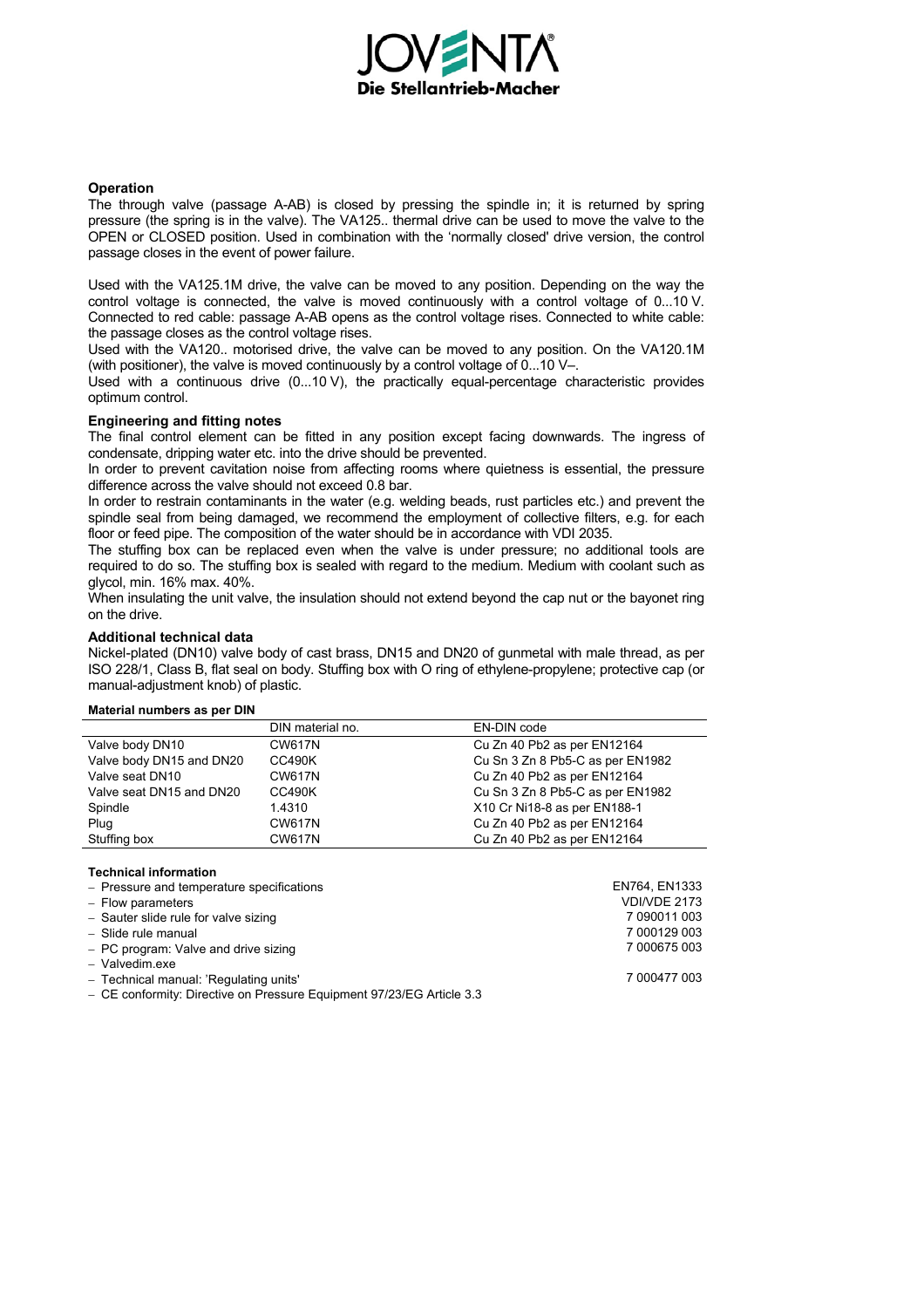

# **Dimension drawing**